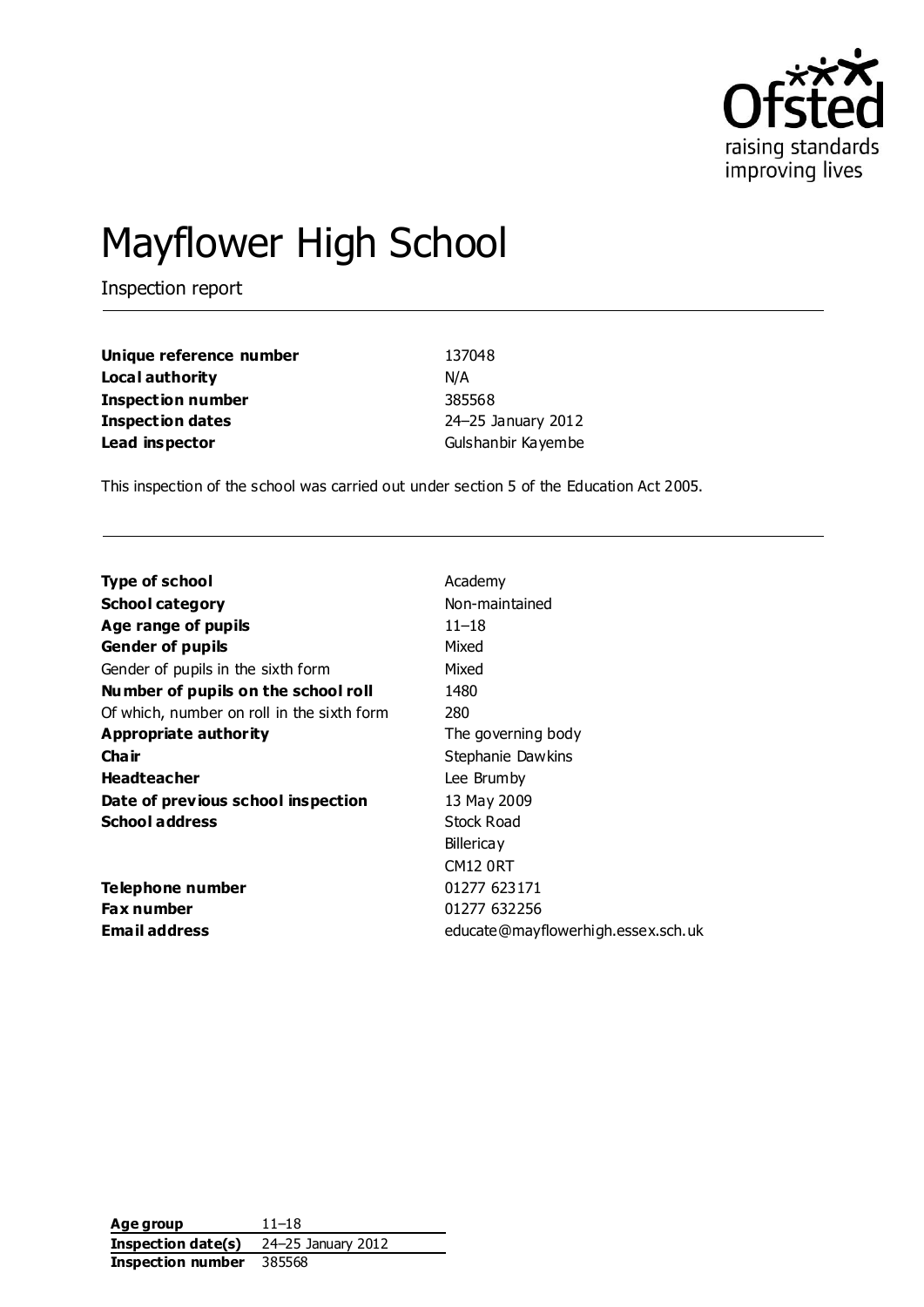

You can use Parent View to give Ofsted your opinion on your child's school. Ofsted will use the information parents and carers provide when deciding which schools to inspect and when.

You can also use Parent View to find out what other parents and carers think about schools in England. You can visit [www.parentview.ofsted.gov.uk,](http://www.parentview.ofsted.gov.uk/) or look for the link on the main Ofsted website: [www.ofsted.gov.uk](http://www.ofsted.gov.uk/)

The Office for Standards in Education, Children's Services and Skills (Ofsted) regulates and inspects to achieve excellence in the care of children and young people, and in education and skills for learners of all ages. It regulates and inspects childcare and children's social care, and inspects the Children and Family Court Advisory Support Service (Cafcass), schools, colleges, initial teacher training, work-based learning and skills training, adult and community learning, and education and training in prisons and other secure establishments. It assesses council children's services, and inspects services for looked after children, safeguarding and child protection.

Further copies of this report are obtainable from the school. Under the Education Act 2005, the school must provide a copy of this report free of charge to certain categories of people. A charge not exceeding the full cost of reproduction may be made for any other copies supplied.

If you would like a copy of this document in a different format, such as large print or Braille, please telephone 0300 123 4234, or email enquiries@ofsted.gov.uk.

You may copy all or parts of this document for non-commercial educational purposes, as long as you give details of the source and date of publication and do not alter the information in any way.

To receive regular email alerts about new publications, including survey reports and school inspection reports, please visit our website and go to 'Subscribe'.

Piccadilly Gate Store St **Manchester** M1 2WD

T: 0300 123 4234 Textphone: 0161 618 8524 E: enquiries@ofsted.gov.uk W: www.ofsted.gov.uk



© Crown copyright 2012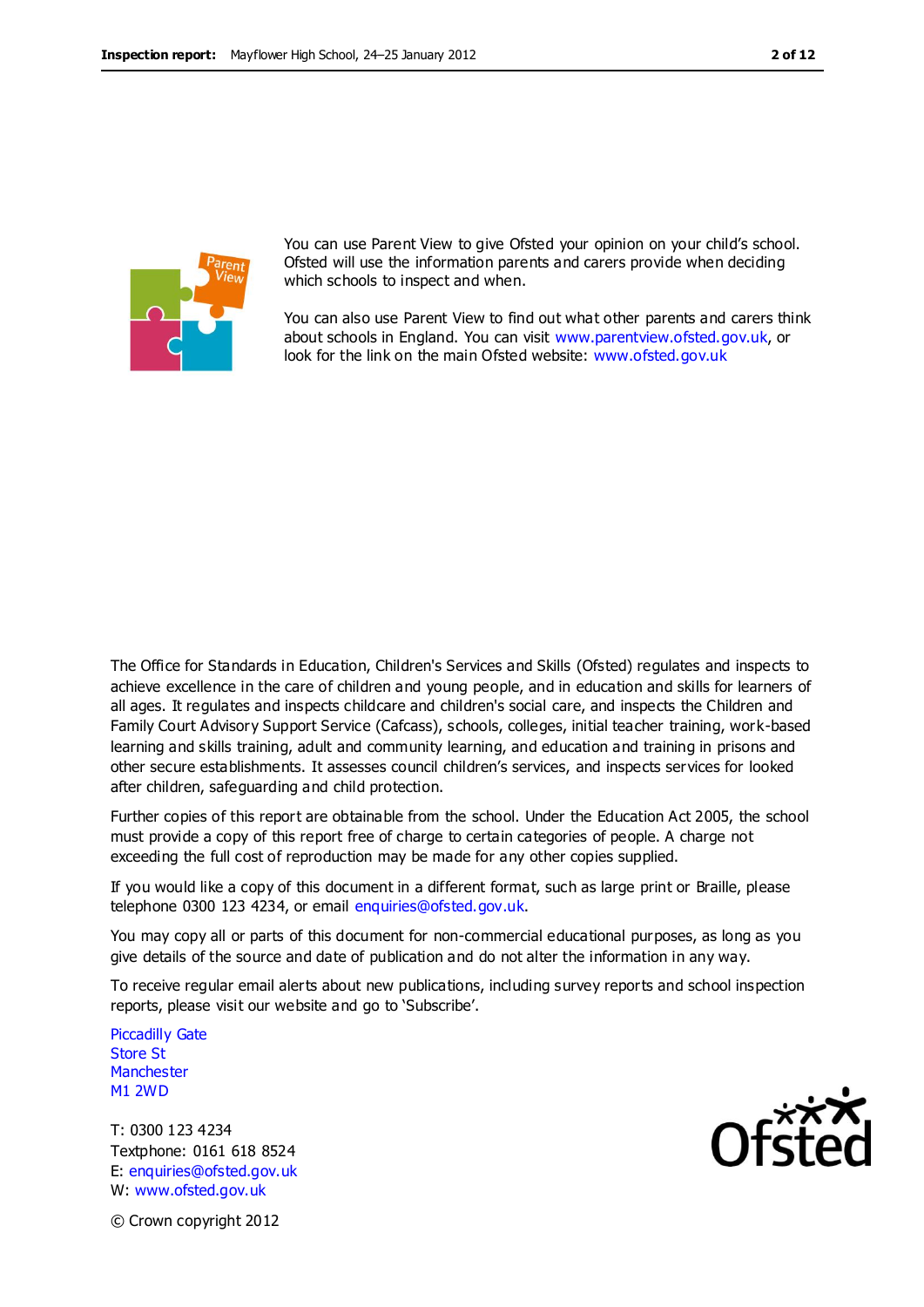# **Introduction**

| Inspection team    |                      |
|--------------------|----------------------|
| Gulshanbir Kayembe | Additional inspector |
| Miranda Perry      | Additional inspector |
| Raymond Lau        | Additional inspector |
| Stephen Hume       | Additional inspector |
| Ronald Elam        | Additional inspector |

This inspection was carried out with two days' notice. Inspectors visited 40 lessons and observed 40 teachers. They also visited a number of additional lessons, spending less time in these, but using the observations to gather evidence on the quality of behaviour and the support for students with special educational needs and/or disabilities. Inspectors took account of the responses to the on-line questionnaire (Parent View) in planning the inspection, observed the school's work, and looked at documents such as the school development plan, assessment records and behaviour logs. Meetings were held with staff, groups of students, and representatives of the governing body. The inspection team analysed completed questionnaires from staff and students, as well as 265 from parents and carers.

# **Information about the school**

Mayflower High School is a much larger-than-average secondary school which became an academy in August 2011. It has specialist status for mathematics and science and, more recently, for modern foreign languages. The number of students in the sixth form has increased by more than a fifth since the time of the last inspection. The great majority of students are White British with a very small minority from a range of other ethnic backgrounds. The proportion of students known to be eligible for free school meals is low, as is the proportion of disabled students and those with with special educational needs. The school includes a specially resourced provision for students with dyslexia, called the dyslexia centre. This caters for 20 students in Years 7 to 11, and was fully subscribed at the time of the inspection. The school meets the current floor standard, set by the government as a minimum for pupils' attainment.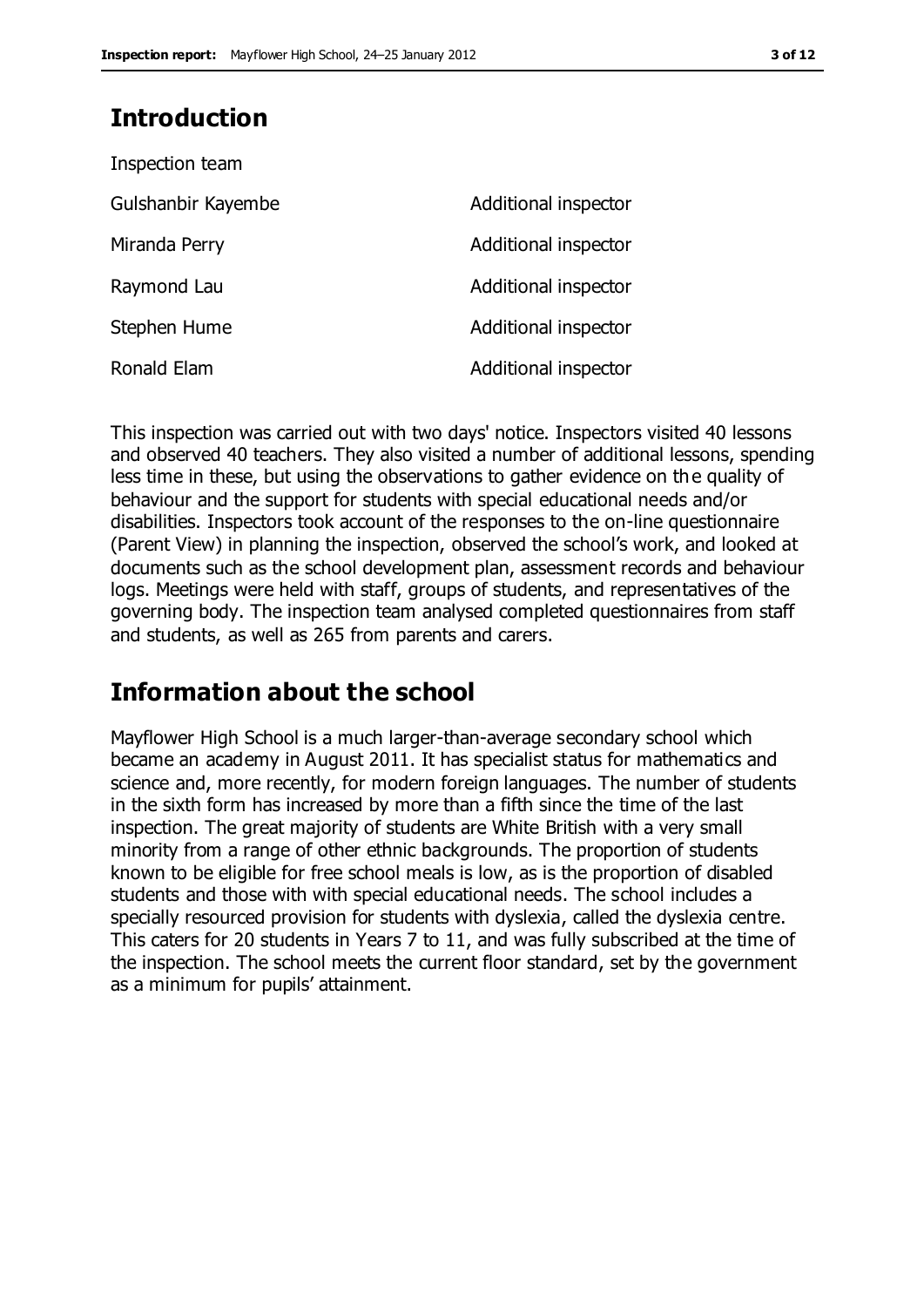# **Inspection judgements**

| <b>Overall effectiveness</b>          |  |
|---------------------------------------|--|
|                                       |  |
| <b>Achievement of pupils</b>          |  |
| <b>Quality of teaching</b>            |  |
| <b>Behaviour and safety of pupils</b> |  |
| <b>Leadership and management</b>      |  |

#### **Key findings**

- Mayflower High School is a good school.
- Students achieve well, making good progress in their learning as they move through the school.
- The sixth form is good and improving.
- Students based in the dyslexia centre are successfully integrated into the main school and make consistently good progress because they are always well taught.
- The school promotes students' spiritual, moral, social and cultural development exceptionally well so that they grow into well-rounded, mature, confident and articulate young people who are well prepared for their next steps in education and future life.
- Students' outstanding behaviour and positive attitudes make a significant contribution to their learning in lessons.
- Students are very well looked after and, consequently, are and feel extremely safe.
- The quality of teaching is good and, in particular, teachers are good at asking probing questions which make students think.
- There is some outstanding teaching. More is not outstanding because teaching in good lessons does not go quite far enough when it comes to developing students' depth of understanding or their ability to work independently.
- Relationships between adults and students are a major strength of the school.
- Students' work is regularly marked. However, there is some inconsistency in the quality of guidance and feedback to students on how they can improve.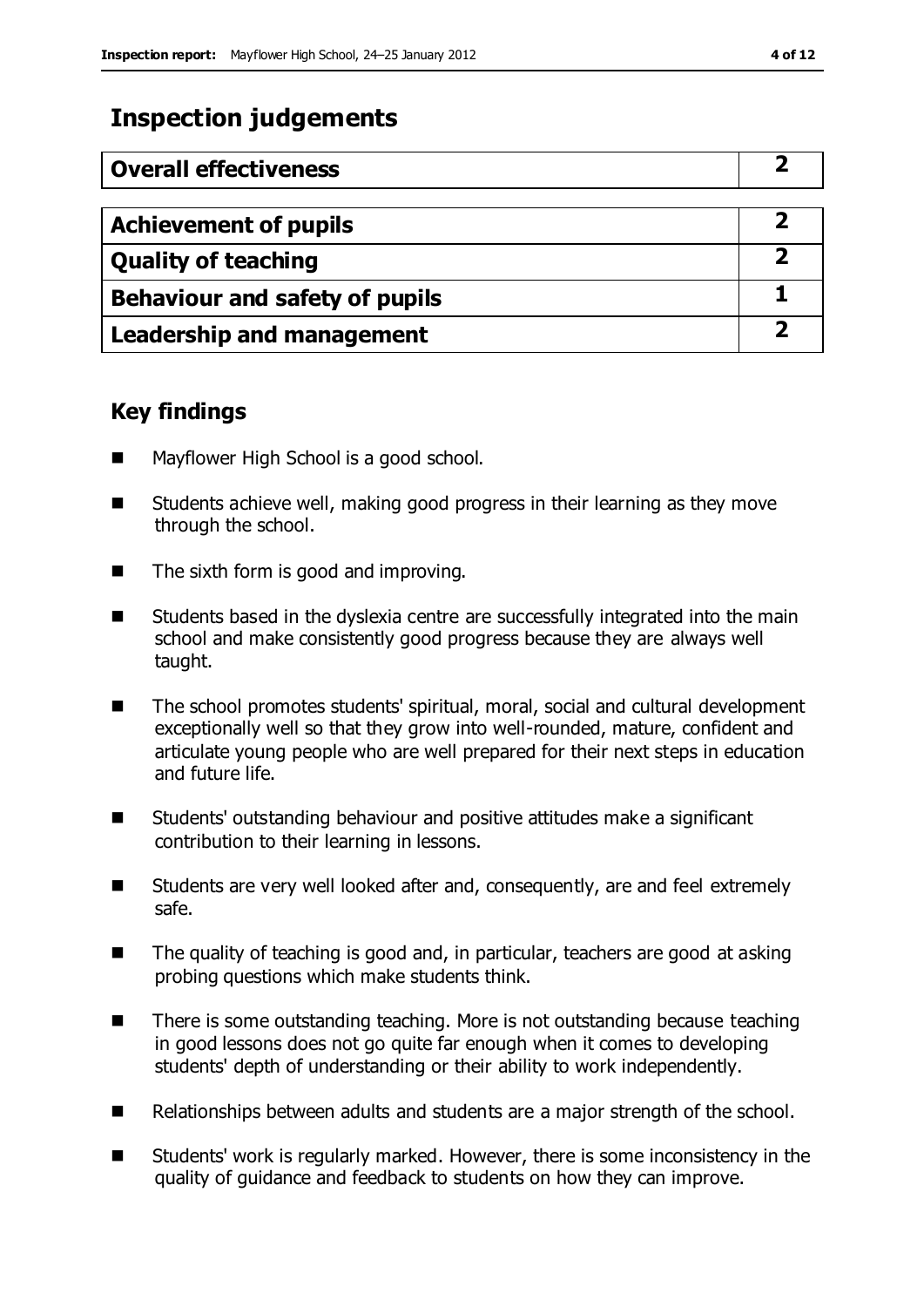- The headteacher provides good leadership and is well supported by his deputies in pursuing the highest standards. He sets a very clear direction, informed by good quality self-evaluation, for the school's future development.
- Many heads of subject provide an effective lead for staff in their areas. However, not all subject leaders' roles are sufficiently well developed, especially in relation to monitoring the quality of teaching and learning, and driving up standards even further.

#### **What does the school need to do to improve further?**

- In order to raise standards and achievement further, improve the quality of teaching by:
	- ensuring marking provides clear guidance to students on how to improve their work including the presentation of their written work
	- making sure that all students are extended and challenged to produce their very best work
	- maximising the time that students are actively engaged in their learning, and develop further their ability to work independently.
- Ensure that all middle leaders are monitoring and evaluating the work of students and staff in their areas of work and, hence, effectively promoting higher standards of teaching, learning and achievement.

### **Main report**

#### **Achievement of pupils**

A very large majority of parents and carers agree that their children are making good progress, and their views concur with the inspection findings. Students attain standards that are above average by the end of Key Stage 4. They perform particularly well in mathematics, where achievement has been consistently high over the last three years. Students also achieve well in the school's other specialist areas of science, which shows an improving trend, and modern foreign languages. In lessons, students work well both on their own and with others. Their strong oral skills mean they are good at providing clear explanations and sharing ideas with one another, which helps the learning of all. However, their presentation of written work is not always of as high a standard. Those with special educational needs and/or disabilities make good progress overall because work is well matched to their needs and they receive carefully-targeted support. Practical approaches also support the learning of disabled students and those with with special educational needs. In a Year 7 science lesson, for example, students with low prior attainment, including many with special educational needs and/or difficulties, enjoyed making circuits using lemons as 'wet batteries'. They soon picked up the link between the number of lemon halves they connected to a voltmeter and the voltage because of the very practical and visual nature of the work. This then enabled them to predict the voltage if they connected five lemon halves in a row. Students from minority ethnic backgrounds achieve as well as others and are well represented amongst the higher attainers. Many students are exceeding their challenging targets which are based on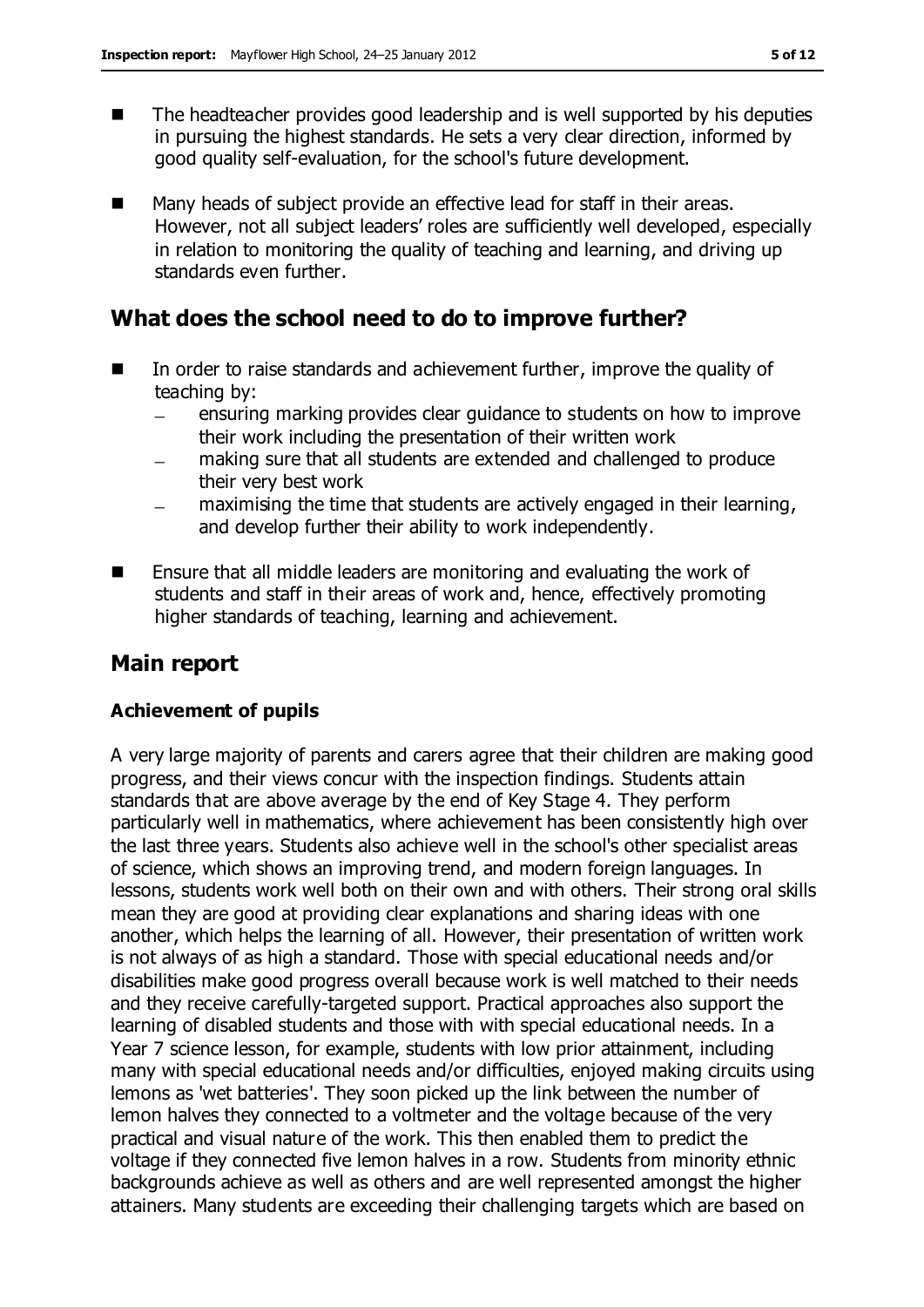prior attainment. The school's leaders, supported by the best heads of subject, are, rightly, challenging staff to set even higher targets.

Students in the sixth form achieve well. Attainment is rising steadily with increasing numbers of students gaining the higher grades of A and B. Performance at AS level is particularly good and retention rates are high.

#### **Quality of teaching**

A high proportion of teaching seen was good and some was outstanding. Other evidence shows that this is the norm in the school. Lesson plans are successfully supported by a well-planned curriculum and identify clear learning outcomes. Highquality questioning deepens students' understanding. Teachers' strong knowledge of examination criteria is used well to help students understand what they need to do to meet, and often how to exceed, their targets.

In most lessons, students are actively engaged in interesting and relevant tasks, and discussion in pairs or group work are frequently used to support learning. A key difference between lessons that are outstanding and those that are good is that, in the former, teachers structure lessons so that students work far more independently. In many good lessons, there is a little too much input from teachers, leaving fewer opportunities for students to work things out for themselves. This also means that, in lessons where learning support assistants are present, they are occasionally hampered from continuing their good support for individuals and groups of students, usually disabled students and those with with special educational needs. Teachers keep a close eye on how well students are working in lessons and this helps to maintain a good pace to their work. They also check understanding, clarify misconceptions and extend thinking as they move amongst students. Sometimes, however, they miss opportunities to extend and challenge students just that little bit further. This is another reason why some lessons, which nonetheless enable most students to make good progress, are not outstanding. Teaching in the sixth form and for students based in the dyslexia centre is consistently good and makes a positive contribution to their learning.

Many books show helpful comments from teachers on how students can improve their work. This, however, is not consistent practice and, at times, students are not clear on their next steps in learning. While the use of literacy is promoted effectively across the school, teachers do not always highlight errors in spelling and grammar when marking work. Teachers are increasingly involving students in peer- and selfassessment of their work. Parents, carers and pupils agree that teaching is good.

Teachers provide lots of opportunities for students to reflect on spiritual, moral, social and cultural issues. In a history lesson, for example, students were asked to think about what makes a good king, which gave them much food for thought.

#### **Behaviour and safety of pupils**

Students' behaviour around the school is exemplary. They hold open doors for others and are polite and considerate to one another, and to adults including visitors. The very great majority of parents, carers and students are very positive about behaviour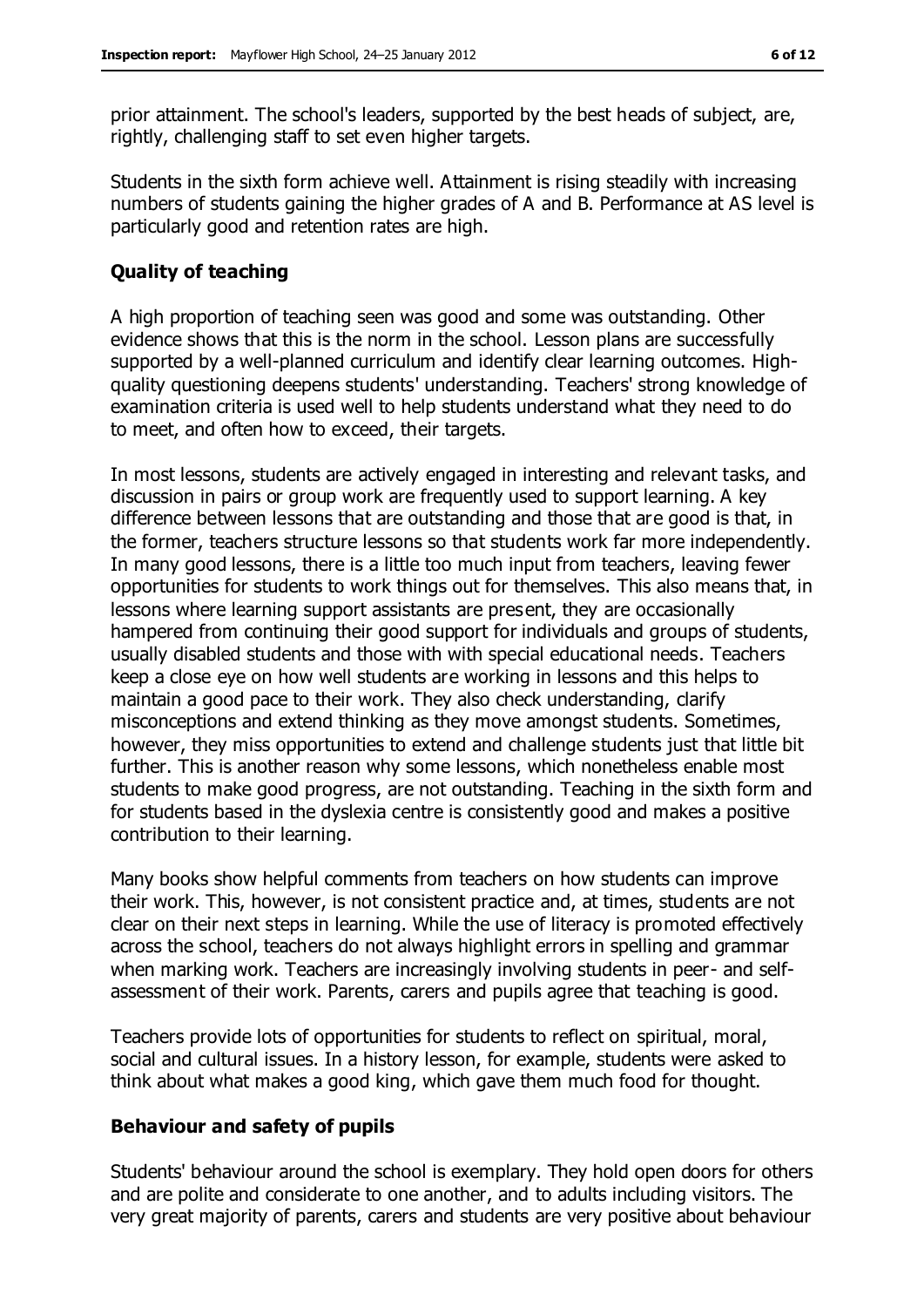at the school. Though a small minority of parents and carers expressed concerns about lessons being disrupted by bad behaviour, there was no evidence, either from direct observations or elsewhere, to substantiate these. Lessons are calm and orderly, and behaviour records indicate that disruptions to lessons are very rare. Students suggested that, 'If our parents came to the school for the day, they would be impressed by how well-behaved we are.' And, 'I don't think parents know how quickly things are dealt with here.' Students certainly respond immediately to a look or the gentlest of reprimands from members of staff on the rare occasions they start to go off task or become a little too excited in lessons.

Students throughout the school, including in the dyslexia centre, get on with one another exceptionally well and show high levels of respect for others. Bullying is rare but is tackled swiftly and effectively should it occur. Students are aware that bullying of all kinds, including cyber-bullying, is wrong and work actively with the school to ensure that no form of bullying is tolerated. Students' behaviour is safe particularly in practical lessons such as science. They show a high degree of awareness of risk and automatically take the appropriate precaution.

The highly supportive and caring environment means that students with behavioural difficulties thrive, completing their education here successfully. One student noted, 'The school sticks with you - and has a long term project with a child to make sure they stay on course.' Attitudes to school and learning are exceptionally positive and this is evident in the above-average attendance rates, including in the sixth form.

#### **Leadership and management**

The headteacher has established a cohesive and effective senior leadership team whose members work well together to embed the school's vision and drive through key improvements. Middle leaders are being given increasing responsibility in relation to managing work in their areas and, in particular, to raise standards and students' achievement. Many are responding well and actively developing and improving provision. For example, the head of mathematics has initiated a good system for checking the quality of folders kept by sixth-form students. This is helping them to better manage the large amount of written work they do and the notes they need to keep. The head of the dyslexia centre is providing guidance to teaching staff in the main school on how to support the students from the centre in their lessons. She is now extending this guidance to local primary schools, to help students improve their achievement before they join the school. Some middle leaders are less proactive in managing their areas, especially in relation to monitoring and checking the quality of staff and students' work and promoting even higher standards.

Governors provide good oversight of the school's work and ensure that safeguarding requirements are met. They are particularly strong in checking how well the school is performing and in challenging senior leaders to do even better. As a result of this and the leadership of the staff, teaching and learning are becoming stronger. Equality of opportunity is well promoted. Good use of data to track progress has ensured that gaps in performance between different groups of students are not significant. The school is well placed to improve further.

The sixth form is well led and managed with excellent attention paid to enrichment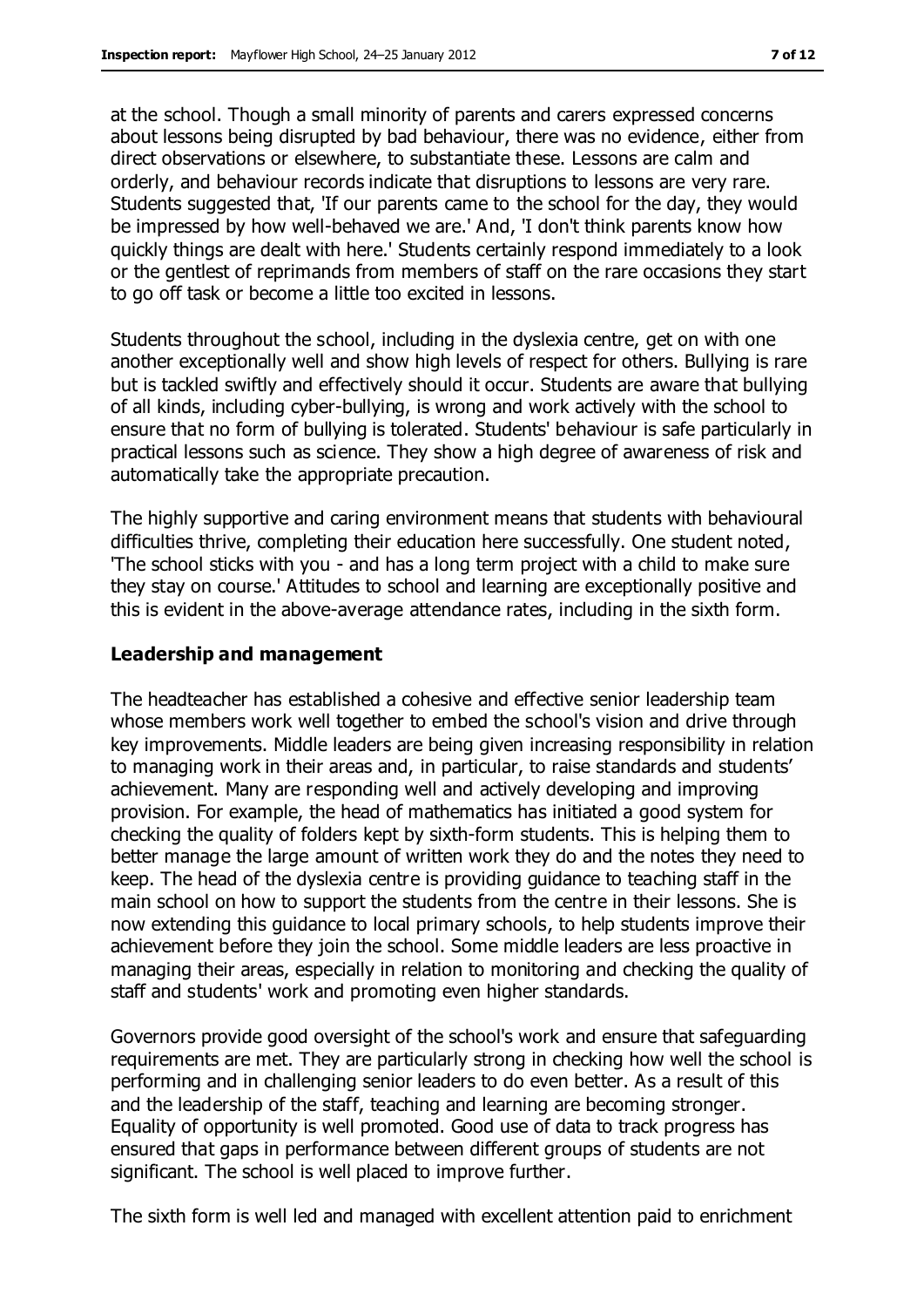and personal development. Students' spiritual, moral, social and cultural development across the whole school is actively promoted through both the good curriculum and extra-curricular activities. Students take a lead role in numerous fund-raising and community events. The school has made significant improvement since the last inspection on providing its students with opportunities to meet and work with those from backgrounds different to their own. This helps ensure that discrimination is not tolerated.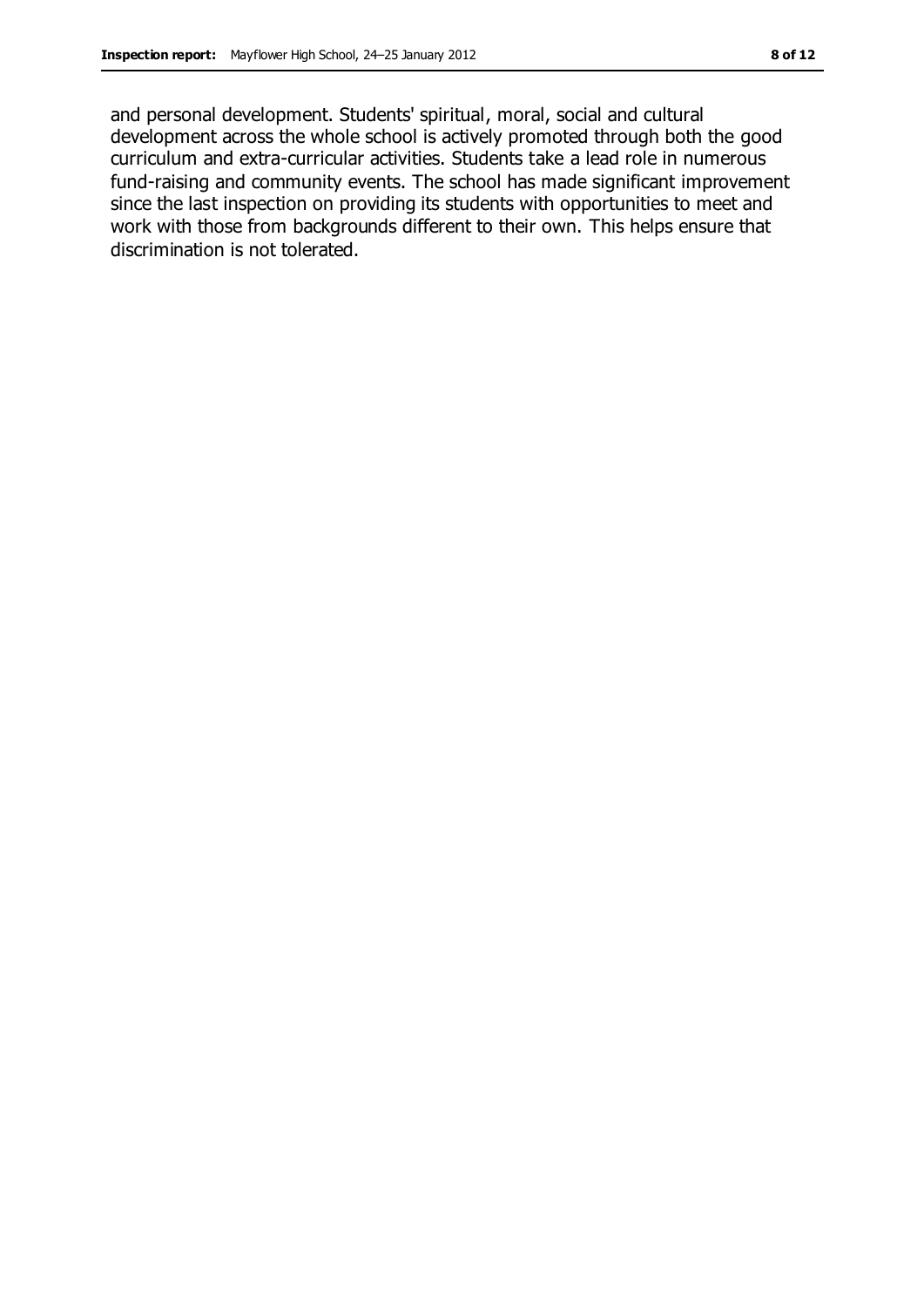# **Glossary**

#### **What inspection judgements mean**

| <b>Grade</b> | <b>Judgement</b> | <b>Description</b>                                                                                                   |
|--------------|------------------|----------------------------------------------------------------------------------------------------------------------|
| Grade 1      | Outstanding      | These features are highly effective. An outstanding<br>school provides exceptionally well for all its pupils' needs. |
|              |                  |                                                                                                                      |
| Grade 2      | Good             | These are very positive features of a school. A school                                                               |
|              |                  | that is good is serving its pupils well.                                                                             |
| Grade 3      | Satisfactory     | These features are of reasonable quality. A satisfactory                                                             |
|              |                  | school is providing adequately for its pupils.                                                                       |
| Grade 4      | Inadequate       | These features are not of an acceptable standard. An                                                                 |
|              |                  | inadequate school needs to make significant                                                                          |
|              |                  | improvement in order to meet the needs of its pupils.                                                                |
|              |                  | Ofsted inspectors will make further visits until it                                                                  |
|              |                  | improves.                                                                                                            |

#### **Overall effectiveness of schools**

|                         | Overall effectiveness judgement (percentage of schools) |      |                     |                   |
|-------------------------|---------------------------------------------------------|------|---------------------|-------------------|
| <b>Type of school</b>   | <b>Outstanding</b>                                      | Good | <b>Satisfactory</b> | <b>Inadequate</b> |
| Nursery schools         | 46                                                      | 46   |                     |                   |
| Primary schools         |                                                         | 47   | 40                  |                   |
| Secondary<br>schools    | 14                                                      | 38   | 40                  |                   |
| Special schools         | 28                                                      | 48   | 20                  |                   |
| Pupil referral<br>units | 15                                                      | 50   | 29                  |                   |
| All schools             |                                                         | 46   | 38                  |                   |

New school inspection arrangements have been introduced from 1 January 2012. This means that inspectors make judgements that were not made previously.

The data in the table above are for the period 1 September 2010 to 31 August 2011 and represent judgements that were made under the school inspection arrangements that were introduced on 1 September 2009. These data are consistent with the latest published official statistics about maintained school inspection outcomes (see [www.ofsted.gov.uk\)](http://www.ofsted.gov.uk/).

The sample of schools inspected during 2010/11 was not representative of all schools nationally, as weaker schools are inspected more frequently than good or outstanding schools.

Primary schools include primary academy converters. Secondary schools include secondary academy converters, sponsor-led academies and city technology colleges. Special schools include special academy converters and non-maintained special schools.

Percentages are rounded and do not always add exactly to 100.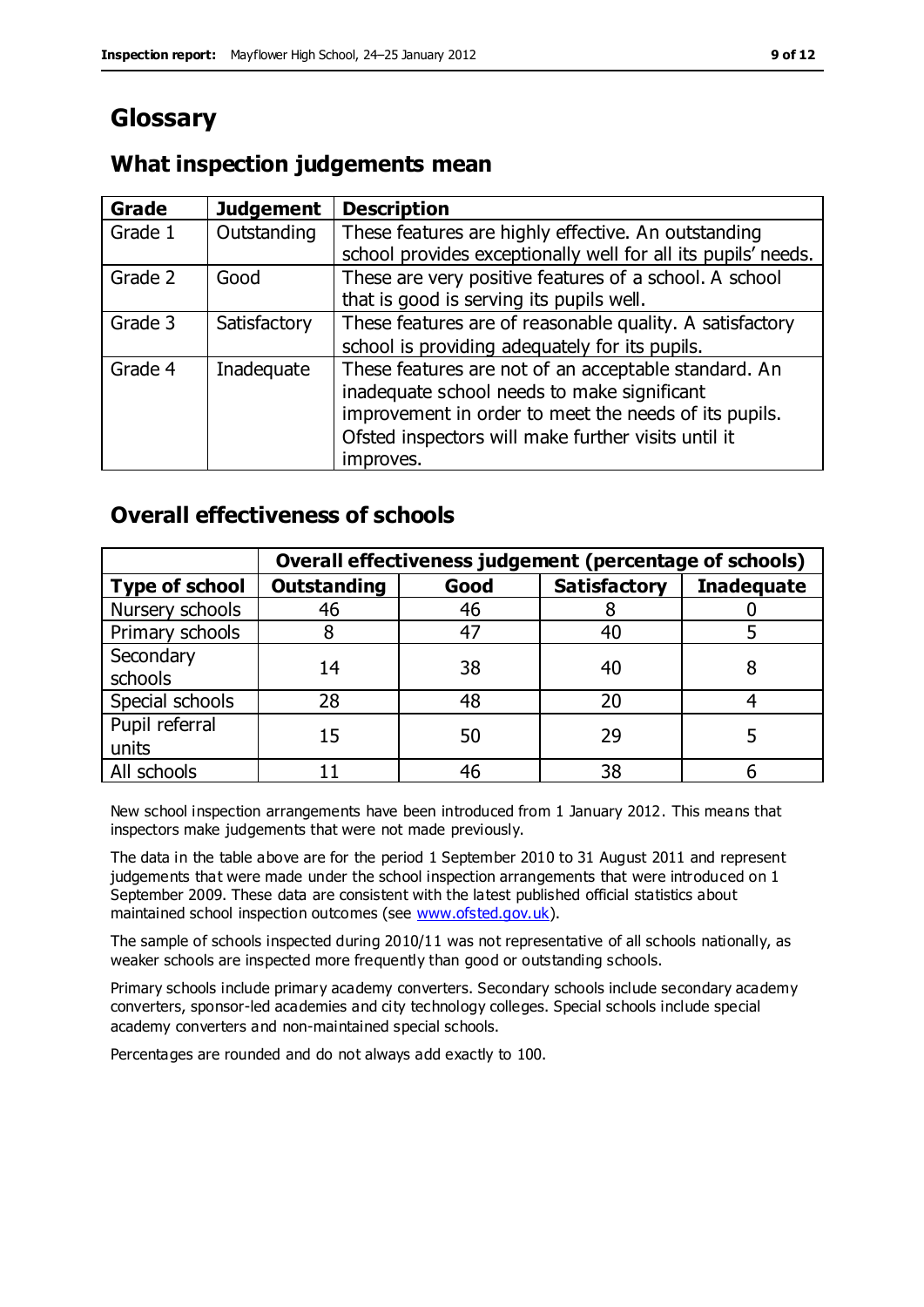# **Common terminology used by inspectors**

| Achievement:               | the progress and success of a pupil in their<br>learning and development taking account of their<br>attainment.                                                                                                        |
|----------------------------|------------------------------------------------------------------------------------------------------------------------------------------------------------------------------------------------------------------------|
| Attainment:                | the standard of the pupils' work shown by test and<br>examination results and in lessons.                                                                                                                              |
| Attendance                 | the regular attendance of pupils at school and in<br>lessons, taking into account the school's efforts to<br>encourage good attendance.                                                                                |
| Behaviour                  | how well pupils behave in lessons, with emphasis<br>on their attitude to learning. Pupils' punctuality to<br>lessons and their conduct around the school.                                                              |
| Capacity to improve:       | the proven ability of the school to continue<br>improving based on its self-evaluation and what<br>the school has accomplished so far and on the<br>quality of its systems to maintain improvement.                    |
| Leadership and management: | the contribution of all the staff with responsibilities,<br>not just the governors and headteacher, to<br>identifying priorities, directing and motivating staff<br>and running the school.                            |
| Learning:                  | how well pupils acquire knowledge, develop their<br>understanding, learn and practise skills and are<br>developing their competence as learners.                                                                       |
| Overall effectiveness:     | inspectors form a judgement on a school's overall<br>effectiveness based on the findings from their<br>inspection of the school.                                                                                       |
| Progress:                  | the rate at which pupils are learning in lessons and<br>over longer periods of time. It is often measured<br>by comparing the pupils' attainment at the end of a<br>key stage with their attainment when they started. |
| Safety                     | how safe pupils are in school, including in lessons;<br>and their understanding of risks. Pupils' freedom<br>from bullying and harassment. How well the school<br>promotes safety, for example e-learning.             |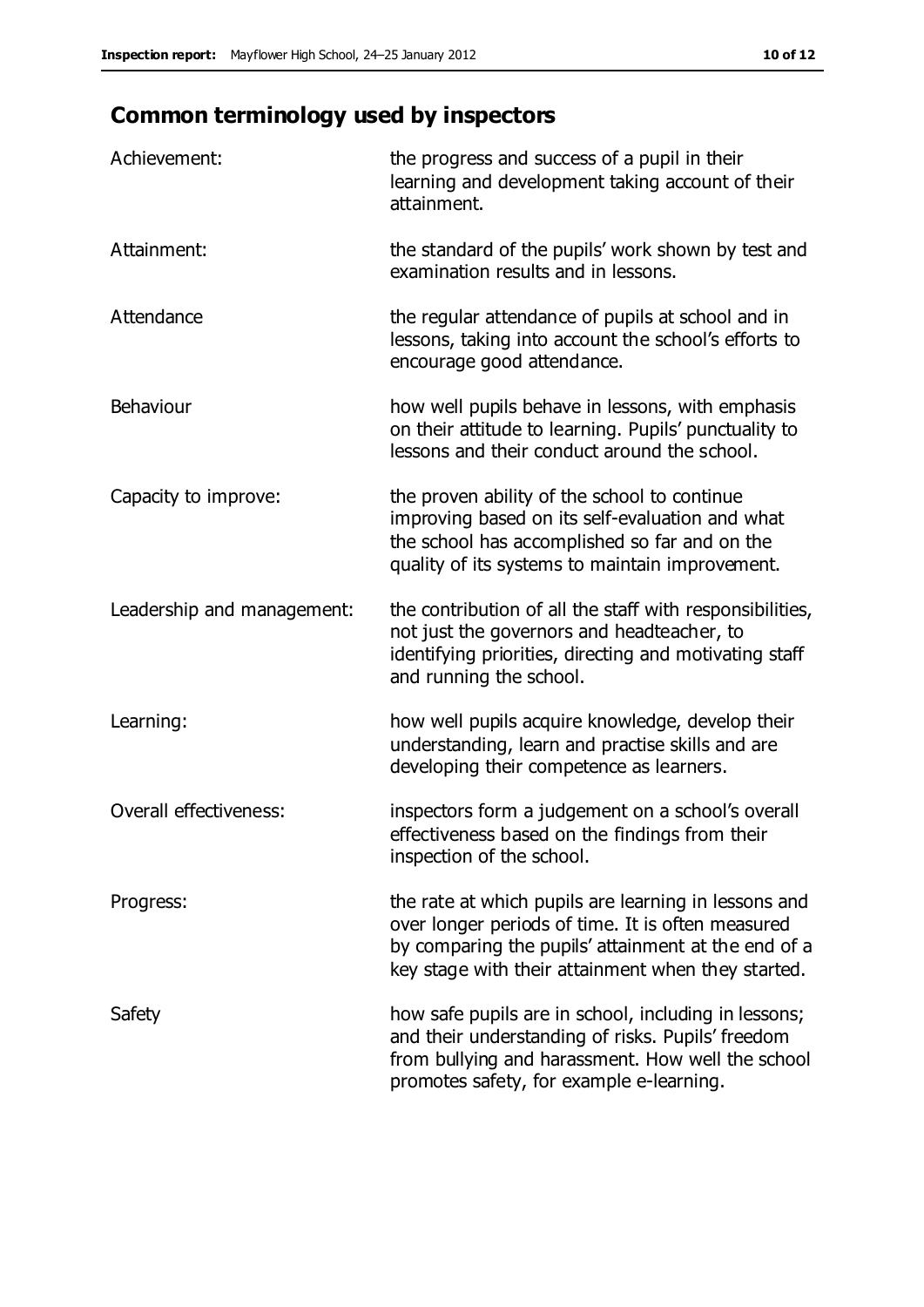#### **This letter is provided for the school, parents and carers to share with their children. It describes Ofsted's main findings from the inspection of their school.**



26 January 2012

Dear Students

#### **Inspection of Mayflower High School, Billericay, CM12 0RT**

Thank you for your polite and warm welcome to your school during our recent visit. We really enjoyed talking to you about your school and hearing your views.

Mayflower is a good school because it not only helps you to make good progress in your learning and achieve well, but it also enables you to enjoy a wide range of exciting enrichment and extra-curricular activities. These, together with the opportunities in lessons, make a significant contribution to your personal development. You rightly feel very safe in school. Your excellent behaviour, attendance and attitudes to learning help you to achieve well, especially in mathematics. You express yourselves fluently, although the written presentation of your work is not always as good. We have asked the school to make sure that all teachers pick up on this when they mark your work and that written comments help you to understand the next steps you need to take in your learning.

Most of the teaching is good and some is outstanding. Teaching provides you with a wide range of activities which you enjoy and which enable you to learn. Teachers' subject knowledge is strong and their questioning is very precise. This helps you to think more deeply about your work. To make teaching even better we have asked the school's leadership to make sure that time for active learning in lessons is maximised and that there are more opportunities to challenge and extend your thinking.

The headteacher, governing body and senior leaders provide good leadership. We have asked the headteacher to make sure that all middle leaders, such as heads of subject, are equally active in promoting improvement and in checking the quality of teaching and learning.

We hope you continue to enjoy your time at Mayflower and keep working hard.

Yours sincerely

Gulshanbir Kayembe Lead inspector